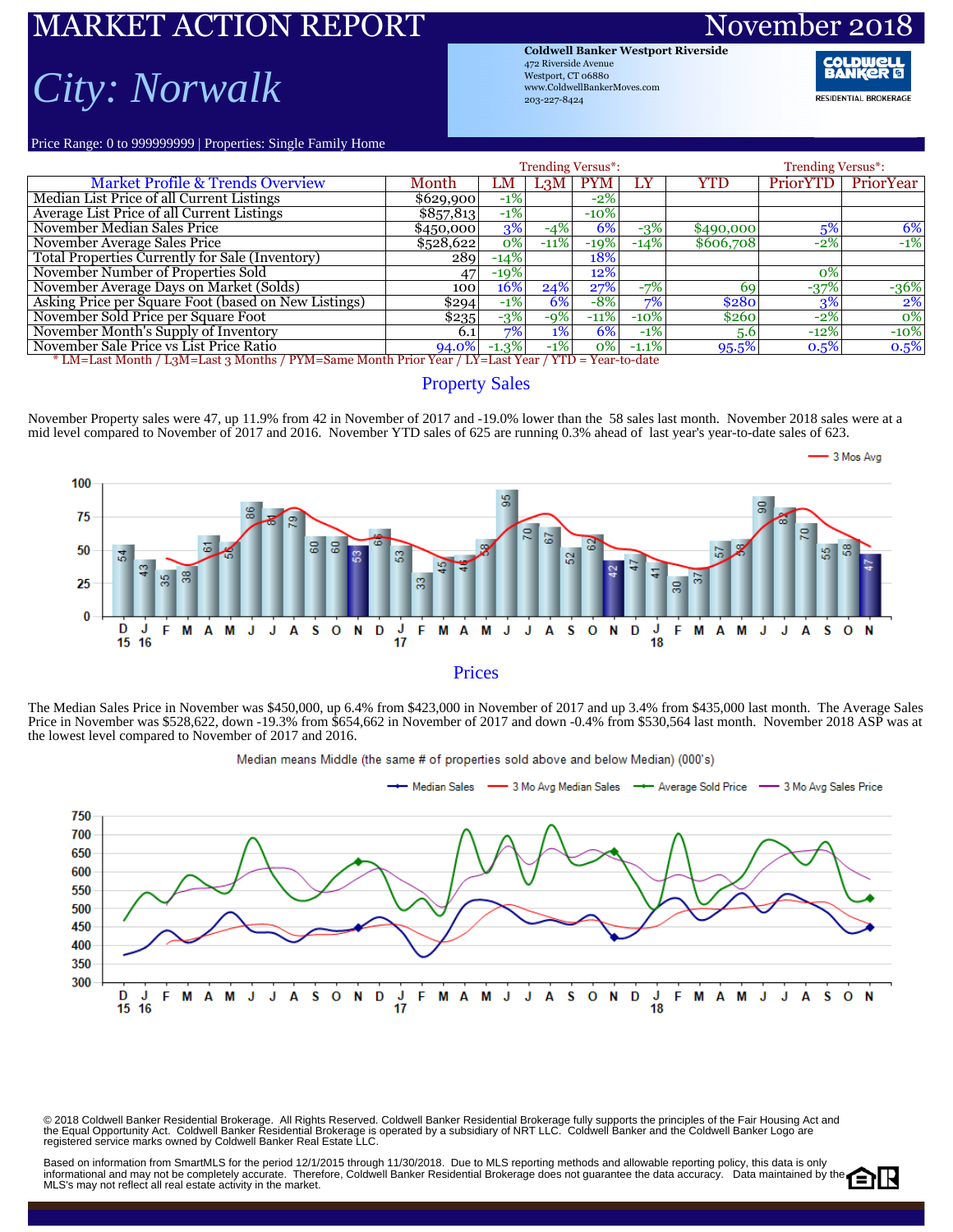### RKET ACTION REPORT November

### *City: Norwalk*

Price Range: 0 to 999999999 | Properties: Single Family Home

**Coldwell Banker Westport Riverside** 472 Riverside Avenue Westport, CT 06880 www.ColdwellBankerMoves.com 203-227-8424

**RESIDENTIAL BROKERAGE** 

#### Inventory & MSI

The Total Inventory of Properties available for sale as of November was 289, down -13.5% from 334 last month and up 18.4% from 244 in November of last year. November 2018 Inventory was at a mid range compared to November of 2017 and 2016.

A comparatively lower MSI is more beneficial for sellers while a higher MSI is better for buyers. The November 2018 MSI of 6.1 months was at a mid range compared with November of 2017 and 2016.

MSI is the # of months needed to sell all of the Inventory at the monthly Sales Pace



#### Market Time

The average Days On Market(DOM) shows how many days the average Property is on the Market before it sells. An upward trend in DOM tends to indicate a move towards more of a Buyer's market, a downward trend a move towards more of a Seller's market. The DOM for November was 100, up 16.3% from 86 days last month and up 26.6% from 79 days in November of last year. The November 2018 DOM was at a mid range compared with November of 2017 and 2016.

Average Days on Market(Listing to Contract) for properties sold during the month



The Selling Price per Square Foot is a great indicator for the direction of Property values. Since Median Sales Price and Average Sales price can be impacted by the 'mix' of high or low end Properties in the market, the selling price per square foot is a more normalized indicator on the direction of Property values. The November 2018 Selling Price per Square Foot of \$235 was down -2.5% from \$241 last month and down -10.6% from \$263 in November of last year.

Average Selling Price per Square Foot for properties that sold during the month



© 2018 Coldwell Banker Residential Brokerage. All Rights Reserved. Coldwell Banker Residential Brokerage fully supports the principles of the Fair Housing Act and<br>the Equal Opportunity Act. Coldwell Banker Realential Bro

Based on information from SmartMLS for the period 12/1/2015 through 11/30/2018. Due to MLS reporting methods and allowable reporting policy, this data is only Ediscul of information formations of the period for the residential Erection and the formational and may not be completely accurate. Therefore, Coldwell Banker Residential Brokerage does not guarantee the data accuracy. Da MLS's may not reflect all real estate activity in the market.

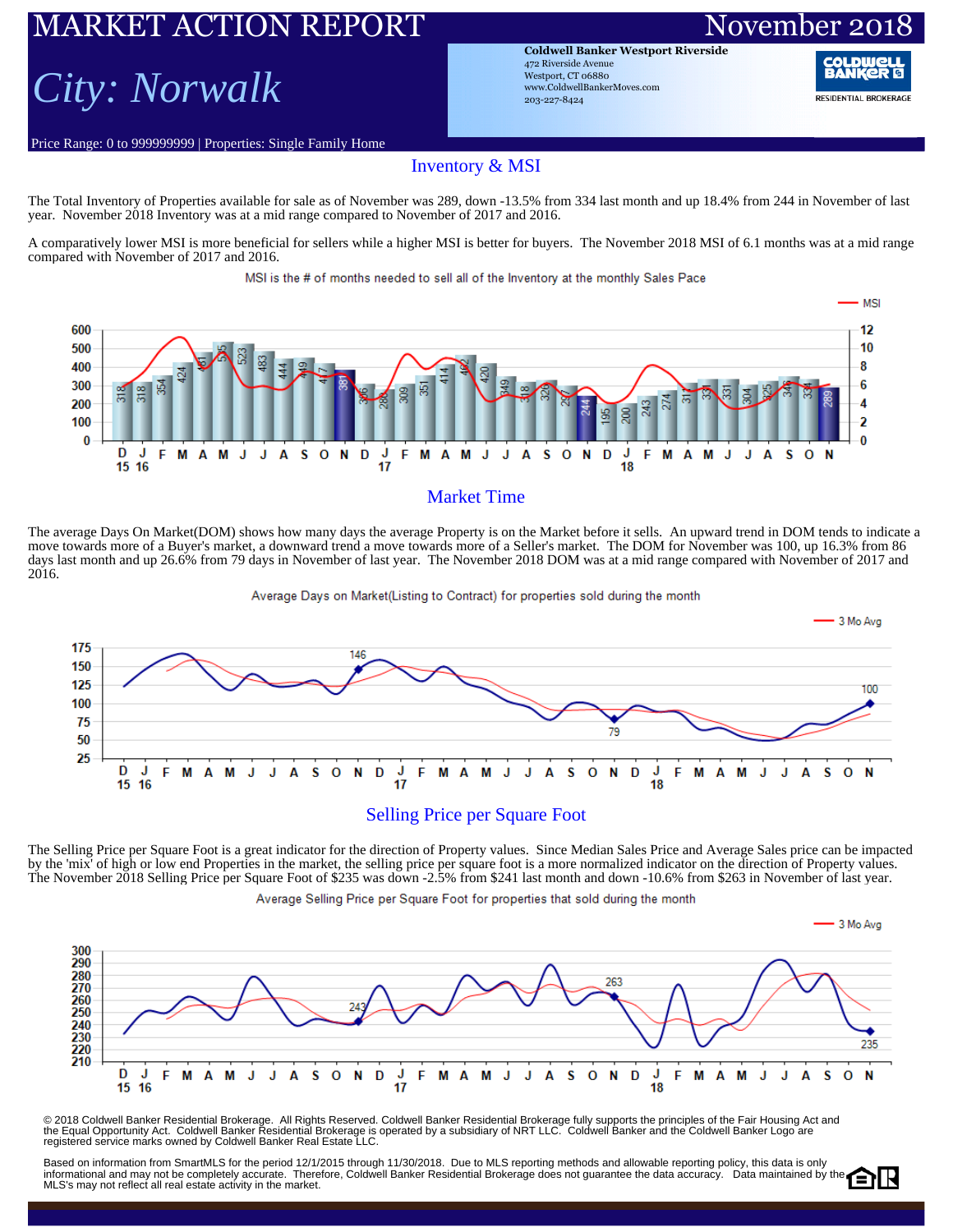## ARKET ACTION REPORT November 20

### *City: Norwalk*

Price Range: 0 to 999999999 | Properties: Single Family Home

**Coldwell Banker Westport Riverside** 472 Riverside Avenue Westport, CT 06880 www.ColdwellBankerMoves.com 203-227-8424

RAN **RESIDENTIAL BROKERAGE** 

#### Selling Price vs Listing Price

The Selling Price vs Listing Price reveals the average amount that Sellers are agreeing to come down from their list price. The lower the ratio is below 100% the more of a Buyer's market exists, a ratio at or above 100% indicates more of a Seller's market. The November 2018 Selling Price vs List Price of 94.0% was down from 95.2% last month and up from 93.7% in November of last year.

Avg Selling Price divided by Avg Listing Price for sold properties during the month



#### Inventory / New Listings / Sales

'This last view of the market combines monthly inventory of Properties for sale along with New Listings and Sales. The graph shows the basic annual seasonality of the market as well as the relationship between these items. The number of New Listings in November 2018 was 54, down -37.9% from 87 last month and up 8.0% from 50 in November of last year.



© 2018 Coldwell Banker Residential Brokerage. All Rights Reserved. Coldwell Banker Residential Brokerage fully supports the principles of the Fair Housing Act and<br>the Equal Opportunity Act. Coldwell Banker Realential Bro

Based on information from SmartMLS for the period 12/1/2015 through 11/30/2018. Due to MLS reporting methods and allowable reporting policy, this data is only Dased on information from Unitativity for the period 12 (1201) with the set of the Coldwell Banker Residential Brokerage does not guarantee the data accuracy. Data maintained by the MLS's may not reflect all real estate activity in the market.